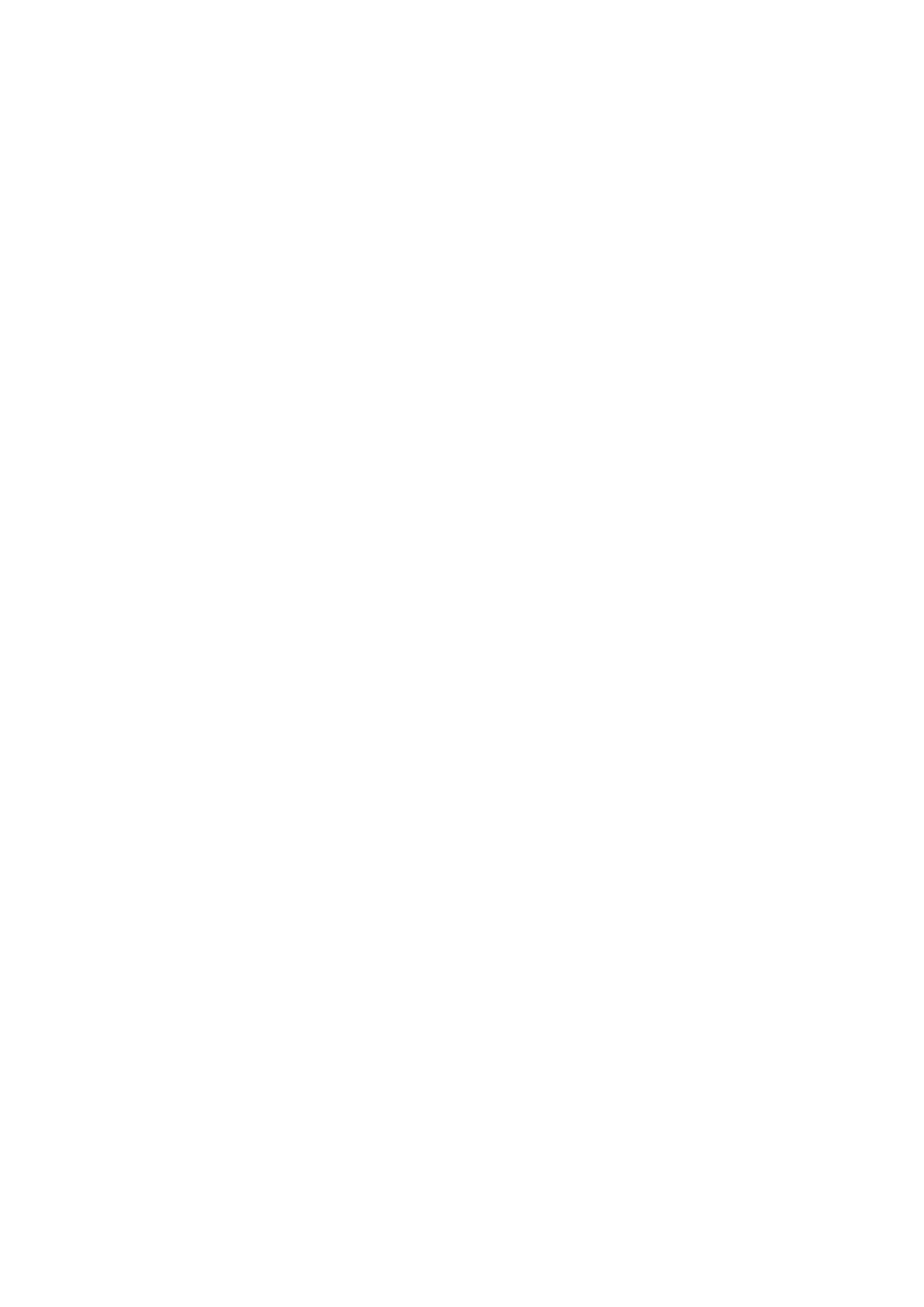TMA4212 Num. diff. 29. May 2015 Page 1 of 8

**Copyright**: This document is made available to the students of the class in the course TMA4212, spring 2016 and cannot be divulged to third parties without the consent of the author (Elena Celledoni).

The learning outcome has been published on the course webpage and on the official description of the course. The seven learning goals **L1** to **L7** are reported in the appendix. Learning outcome **L6**, **L3** and to some extent **L4** have been tested through the project work. We here test further the achievement of **L4** as well as **L1, L2, L5 L7**. All answers must be properly argued for.

#### **Problem 1** (**L2**)

We are solving the Poisson equation

$$
\Delta u = u_{xx} + u_{yy} = f, \qquad \text{in } \Omega, \qquad u = 0 \quad \text{on } \partial \Omega,
$$

with the finite element method.  $\Omega \subset \mathbb{R}^2$  is a rectangular domain with the sides aligned with the  $x$  and  $y$  axes and one corner in the origin. We use square elements and quadratic basis functions. We consider the element  $K$  with vertices  $(0,0)$ ,  $(h, 0), (0, h)$  and  $(h, h)$  where h is a discretization parameter.

**a)** Find an expression for the four quadratic, finite element basis functions  $\varphi_1 = \varphi_{(0,0)}, \varphi_2 = \varphi_{(h,0)}, \varphi_3 = \varphi_{(0,h)}$  and  $\varphi_4 = \varphi_{(h,h)}$  on *K*, by combining appropriately the linear polynomials

$$
\frac{h-x}{h}, \quad \frac{x}{h}, \quad \frac{h-y}{h}, \quad \frac{y}{h}.
$$

**Solution** The quadratic basis functions on *K* are

$$
\varphi_1 = \frac{(x-h)(y-h)}{h^2}, \quad \varphi_2 = \frac{x(h-y)}{h^2}, \quad \varphi_3 = \frac{(h-x)y}{h^2}, \quad \varphi_4 = \frac{xy}{h^2}.
$$

**b)** Find the bilinear function *α* arising in the Galerkin formulation of the Poisson equation. The element stiffness matrix is

$$
A^K = {\alpha_K(\varphi_i, \varphi_j)}_{i,j=1,\dots,4},
$$

where  $\alpha_K$  denotes the restriction of  $\alpha$  to the element *K*. Find the elements  $A_{2,4}^K$  and  $A_{4,2}^K$  of this matrix.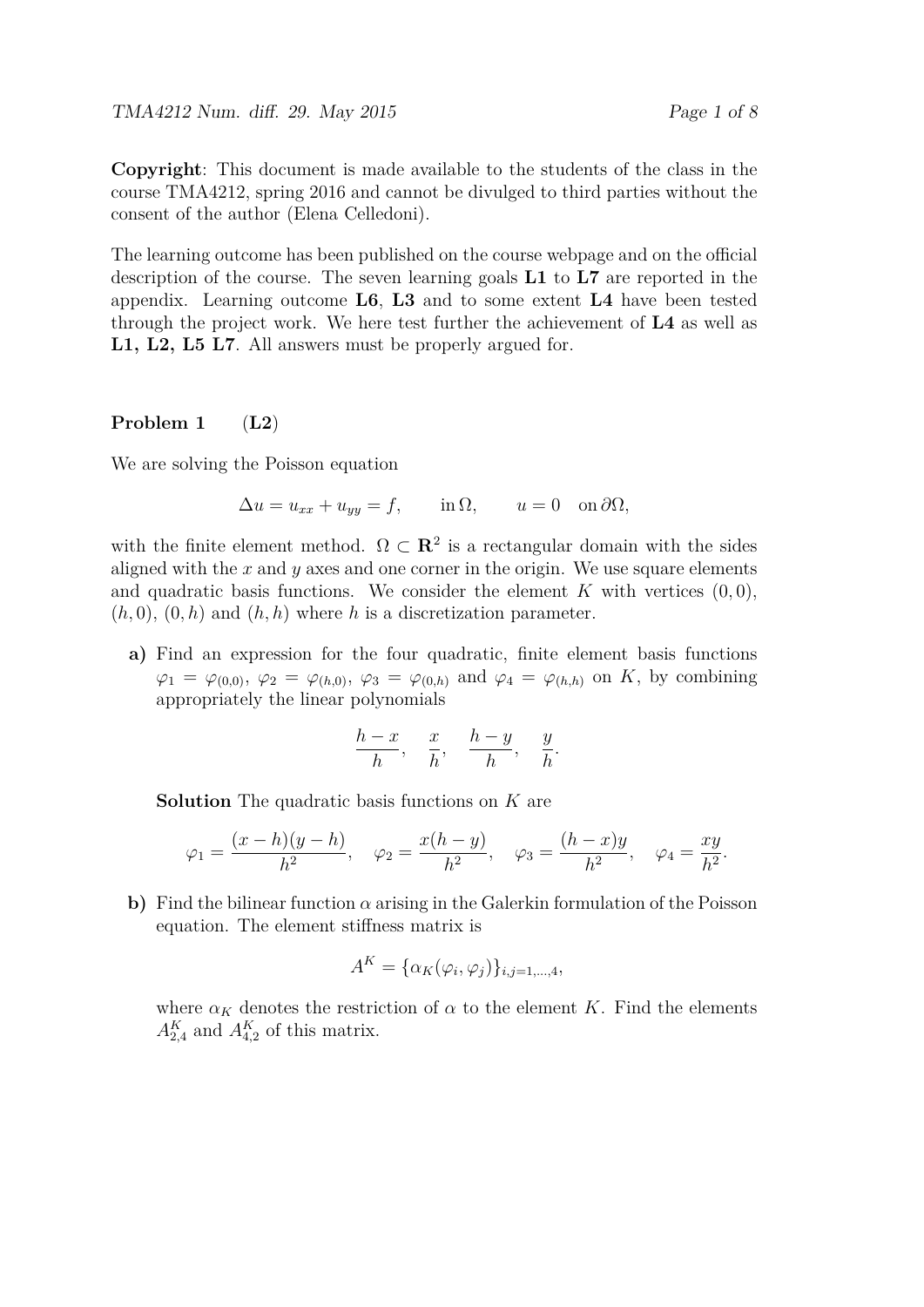**Solution** The bilinear function arising in the weak formulation of the Poisson equation with homogeneous Dirichlet boundary conditions is

$$
-\alpha(u,v) = \int_0^1 \int_0^1 \nabla u \cdot \nabla v \, dx \, dy,
$$

and  $\alpha_K$  is its restriction to the element *K*. Since  $\alpha$  is symmetric, we have

$$
A_{2,4}^K = \alpha_K(\varphi_4, \varphi_2) = \alpha_K(\varphi_2, \varphi_4) = A_{4,2}^K.
$$

We also have

$$
\alpha_K(\varphi_4, \varphi_2) = -\int_0^h \int_0^h \nabla \varphi_4 \cdot \nabla \varphi_2 \, dx \, dy,
$$

and

$$
\nabla \varphi_4 = \begin{bmatrix} \frac{y}{h^2} \\ \frac{x}{h^2} \end{bmatrix}, \quad \nabla \varphi_2 = \begin{bmatrix} \frac{h-y}{h^2} \\ -\frac{x}{h^2} \end{bmatrix}, \qquad \nabla \varphi_4 \cdot \nabla \varphi_2 = \frac{yh - y^2}{h^4} - \frac{x^2}{h^4}.
$$

So after integration

$$
A_{2,4}^K = A_{4,2}^K = \alpha_K(\varphi_4, \varphi_2) = \frac{1}{6}.
$$

### **Problem 2** (**L1, L3**)

Consider the linear advection equation

$$
u_t + au_x = 0
$$
,  $x \in \mathbf{R}$ ,  $u(x, 0) = u_0(x)$ 

with *a* constant. Consider the two schemes

$$
\frac{u_m^{n+1} - u_m^n}{\Delta t} + a \frac{u_{m+1}^n - u_m^n}{\Delta x} = 0,\tag{1}
$$

$$
\frac{u_m^{n+1} - u_m^n}{\Delta t} + a \frac{u_m^n - u_{m-1}^n}{\Delta x} = 0.
$$
 (2)

**a)** Which one of the two schemes would you use to approximate this equation when  $a > 0$  and which one when  $a < 0$  and why?

**Solution** If  $a < 0$  we would use (1). If  $a > 0$  we would use (2). This is because according to the CFL condition it is necessary that the characteristics of the equation (i.e. the lines  $x(t) = x_0 + ta$ ) lie in the domain of dependence of the method in order to have convergence. Fixed a point  $(x^*, t^*)$  in the  $(x, t)$ -plane, for  $(1)$  the domain of dependence is a triangle with vertices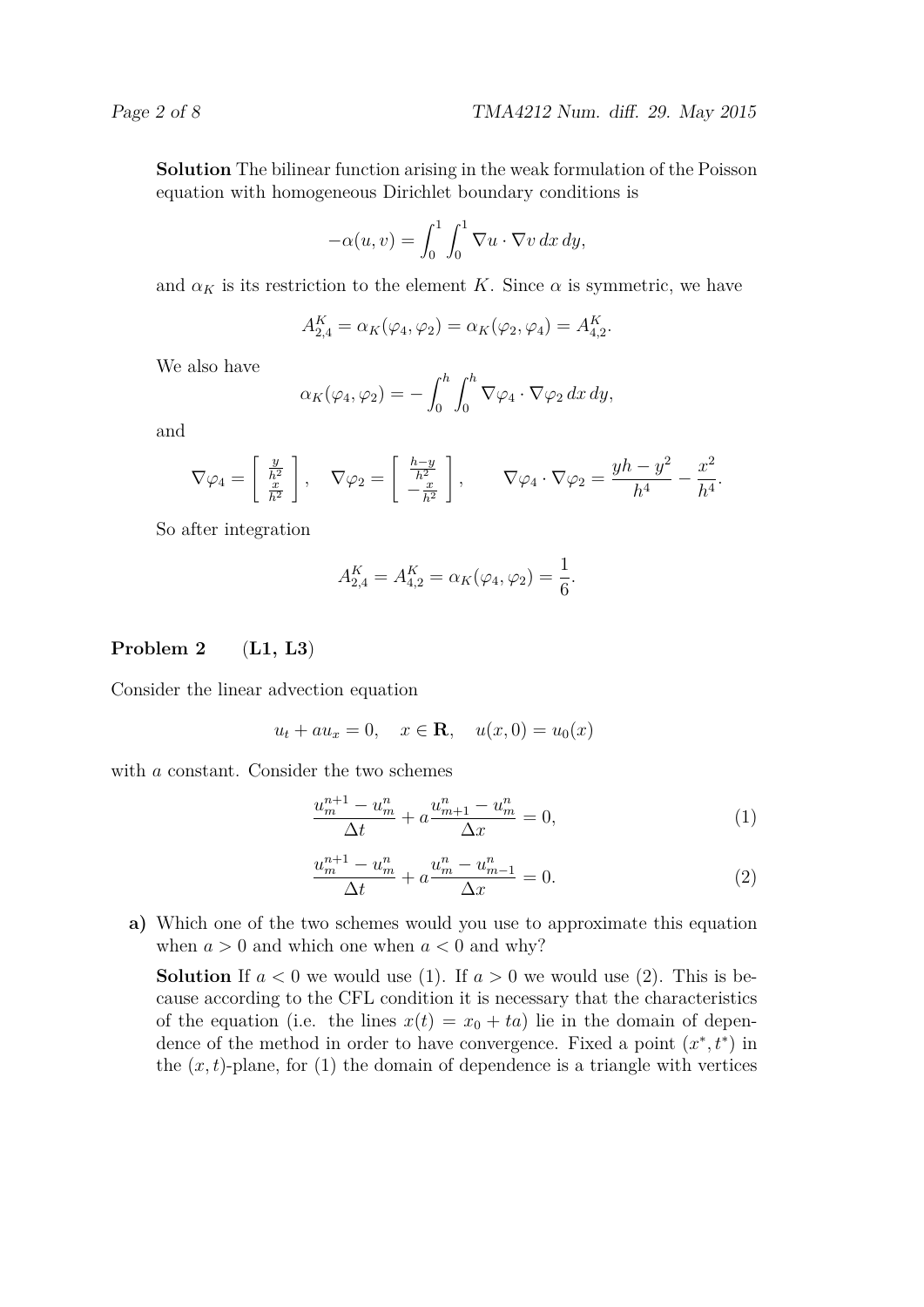$(x^*, t^*), (x^*, 0)$  and  $(x^* + t^* \frac{\Delta x}{\Delta t})$  $\frac{\Delta x}{\Delta t}$ , 0), and for (2) the domain of dependence is a triangle with vertices  $(x^*, t^*)$ ,  $(x^*, 0)$  and  $(x^* - t^* \frac{\Delta x}{\Delta t})$  $\frac{\Delta x}{\Delta t}$ , 0). Let  $p = \frac{\Delta t}{\Delta x}$  $\frac{\Delta t}{\Delta x}$ . For (1) and with  $a < 0$ , if  $0 \leq (-a)p \leq 1$ , the characteristic line through  $(x^*, t^*)$ is contained in the domain of dependence. Similarly, for  $(2)$  and for  $a > 0$ , if  $0 \leq ap \leq 1$ , the characteristic line through  $(x^*, t^*)$  is contained in the triangle with vertices  $(x^*, t^*)$ ,  $(x^*, 0)$  and  $(x^* - t^* \frac{\Delta x}{\Delta t})$  $\frac{\Delta x}{\Delta t}$ , 0). So the necessary condition for convergence is satisfied.

**b)** Perform a Von Neumann stability analysis for the scheme (1). **Solution.** See chapter 7.4 in the note.

#### **Problem 3** (**L5, L7**)

**a)** The 2×2 matrix *A* is symmetric and positive definite. Show that the Jacobi iteration for *A* converges. For the Jacobi iteration see the appendix.

**Solution** We assume the  $2 \times 2$  symmetric matrix *A* has the form

$$
A = \left[ \begin{array}{cc} a_{1,1} & a \\ a & a_{2,2} \end{array} \right].
$$

Since *A* is positive definite  $0 < \det(A) = a_{1,1}a_{2,2} - a^2$ , and  $a^2 < a_{1,1}a_{2,2}$ . If we split  $A = D - R$  where *D* is the diagonal of *A*, the iteration matrix for the Jacobi method is

$$
D^{-1}R = \left[ \begin{array}{cc} 0 & \frac{a}{a_{1,1}} \\ \frac{a}{a_{2,2}} & 0 \end{array} \right].
$$

To ensure convergence we need to have  $\rho(D^{-1}R) < 1$  where  $\rho(D^{-1}R)$  is the spectral radius of  $D^{-1}R$ . The eigenvalues of  $D^{-1}R$  are

$$
\lambda = \pm \frac{a}{\sqrt{a_{1,1}a_{2,2}}}
$$

and since  $a^2 < a_{1,1}a_{2,2}$ ,  $|\lambda| < 1$  and  $\rho(D^{-1}R) < 1$ . So convergence of the Jacobi iteration is always guaranteed for a symmetric positive definite  $2 \times 2$ matrix.

**b**) The  $N \times N$  matrix  $E$  has all its elements equal to 1. Show that one of the eigenvalues of *E* is *N*, and all the others are zero. Construct a matrix  $A = I + \kappa E$ , where  $\kappa$  is a constant to be determined, such that A is symmetric and positive definite, but in general the Jacobi method diverges.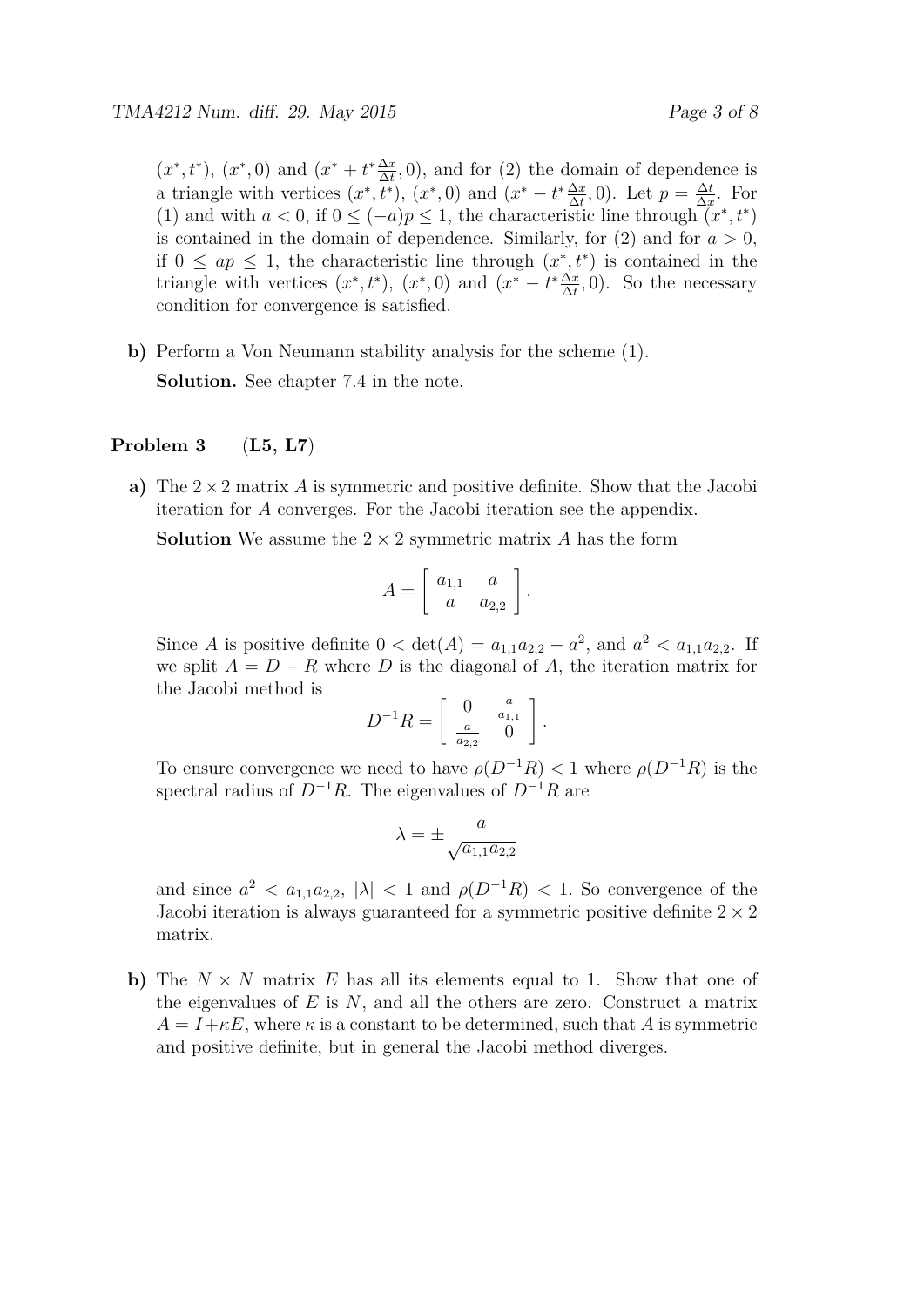**Solution** We can write  $E = e e^T$ . With **e** the vector with *N* components equal to 1. So *E* is a rank one matrix, **e** is an eigenvector of *E* with eigenvalue *N* (because  $e e^T e = Ne$ ) and all the other eigenvalues are zero. The eigenvalues of  $I + \kappa E$  are

$$
\lambda(I + \kappa E) = \begin{cases} 1 + \kappa N \\ 1 \end{cases}
$$

and for  $I + \kappa E$  to be positive definite,  $\kappa$  needs to be either positive or if  $\kappa$ is negative  $\frac{1}{N}$  >  $|\kappa|$ . The iteration matrix of the Jacobi method is simply

$$
D^{-1}R = \frac{\kappa}{1+\kappa} \left( I - E \right)
$$

with eigenvalues

$$
\lambda \left( \frac{\kappa}{1+\kappa} \left( I - E \right) \right) = \begin{cases} +\frac{\kappa}{1+\kappa} (1-N) \\ \frac{\kappa}{1+\kappa} \end{cases}
$$

so

$$
\rho\left(\frac{\kappa}{1+\kappa}(I-E)\right) = \left|\frac{\kappa}{1+\kappa}\right|(N-1).
$$

Excluding the case  $\kappa = 0$  for which  $A = I + \kappa E$  is the identity matrix and the solution of the linear system is already given, for negative and positive values of *κ* we have

(i) when  $\kappa < 0$  and  $|\kappa| < \frac{1}{\lambda}$  $\frac{1}{N}$  then the spectral radius is always less than 1

$$
\rho\left(\frac{\kappa}{1+\kappa}\left(I-E\right)\right) = \left|\frac{1}{\frac{1}{k}+1}\right| (N-1) < 1
$$

because  $\left|\frac{1}{k} + 1\right| > N - 1$ , and the Jacobi method converges without any further restrictions on *κ*;

(ii) when  $\kappa > 0$ 

$$
\rho(\frac{\kappa}{1+\kappa}\left(I-E\right))=\frac{\kappa}{1+\kappa}(N-1)<1\Leftrightarrow \kappa<\frac{1}{N-2},
$$

so for  $k \geq \frac{1}{N-1}$  $\frac{1}{N-2}$  and  $N > 2$  the Jacobi method does not converge (for any  $x^0$ ) even though  $I + \kappa E$  is symmetric and positive definite (this provides an answer to the exam question **b**)).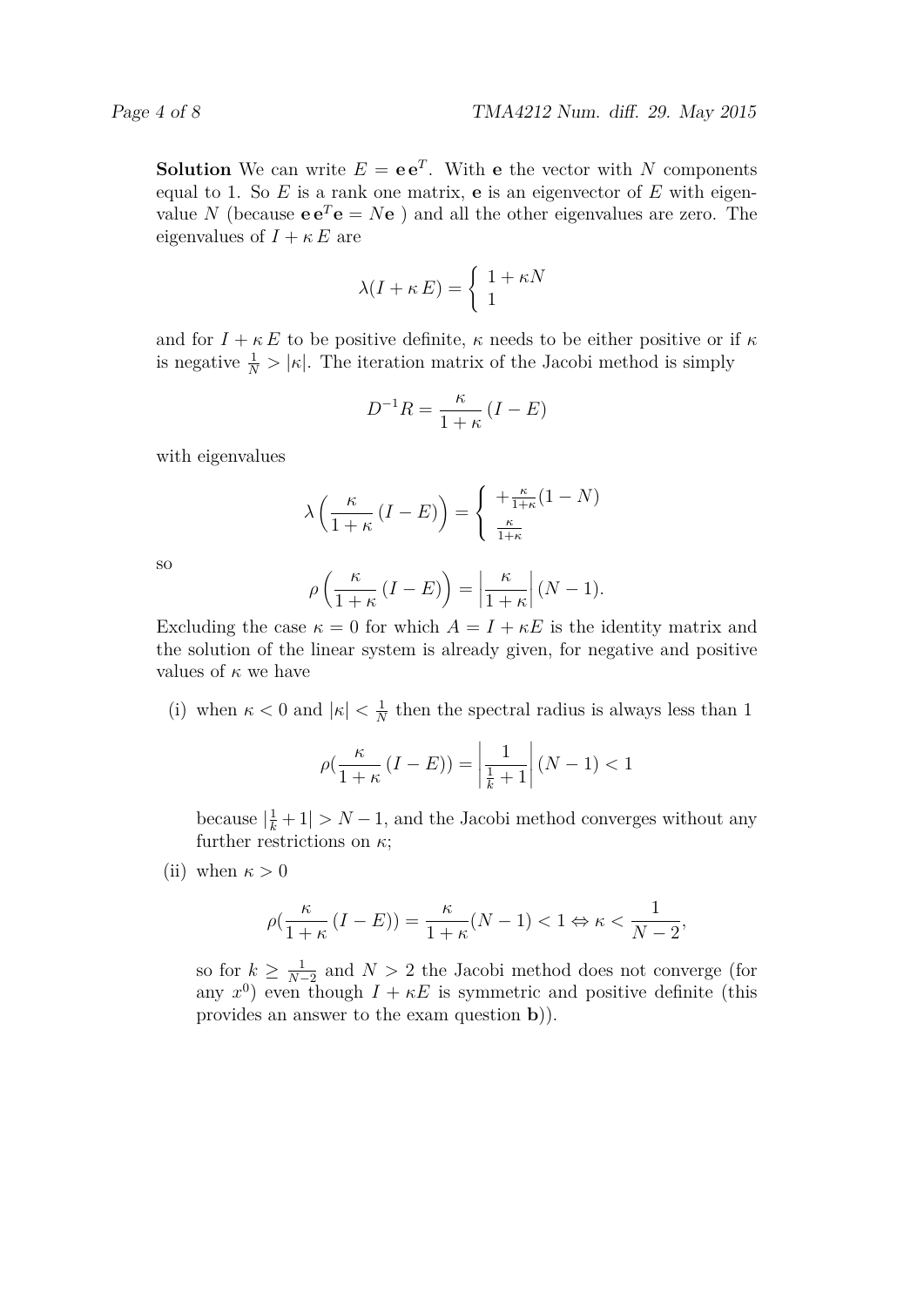**c)** Explain why the result of **b)** does not contradict point **a)** above in this exercise.

**Solution** The result of **b**) (ii) is valid for  $N > 2$ . If  $N = 2$  the symmetric matrix  $I + \kappa E$  is positive definite when

$$
1+2\kappa>0.
$$

So either for  $\kappa > 0$  or for  $\kappa$  negative and  $|\kappa| < \frac{1}{2}$  $\frac{1}{2}$ . For the spectral radius of the iteration matrix we have

$$
\rho\left(\frac{\kappa}{1+\kappa}\left(I-E\right)\right) = \left|\pm\frac{\kappa}{1+\kappa}\right| = \left|\pm\frac{1}{\frac{1}{\kappa}+1}\right| < 1
$$

is always less than one both in the case when  $\kappa > 0$  or when  $\kappa$  negative and  $|\kappa| < \frac{1}{2}$  $\frac{1}{2}$  (ie. whenever  $I + \kappa E$  is positive definite). So if  $N = 2$ , we cannot find any  $\kappa$  such that the matrix  $I + \kappa E$  is symmetric and positive definite and at the same time the Jacobi method does not converge (this is consistent with point **a)**).

#### **Problem 4** ( **L1, L2, L4, L7**)

Consider the boundary value problem

$$
-p_0u'' + r_0u = f(x), \quad u(0) = 0, \quad u(1) = 0,
$$
\n(3)

on the interval [0, 1], where  $p_0$  and  $r_0$  are positive constants and  $f \in C^4[0, 1]$ . Use equally spaced points

$$
x_i = ih, \quad i = 0, 1, ..., n, \text{ with } h = \frac{1}{n}, n \ge 2,
$$

and the standard piecewise linear finite element basis functions (hat functions)  $\varphi_i$ ,  $i = 1, 2, \ldots, n - 1.$ 

**a)** State the weak formulation of the problem and the Galerkin method and show that the finite element equations for  $u_i = u^h(x_i)$  become

$$
-p_0 \frac{u_{i-1} - 2u_i + u_{i+1}}{h^2} + r_0 \frac{u_{i-1} + 4u_i + u_{i+1}}{6} = \frac{1}{h} \langle f, \varphi_i \rangle \tag{4}
$$

for  $i = 1, 2, ..., n - 1$ , with  $u_0 = 0$  and  $u_n = 0$ .

**Solution** Weak formulation: for  $v \in H_0^1$  consider

$$
-p_0 \int_0^1 u'' v dx + r_0 \int_0^1 u v dx = \int_0^1 f v dx
$$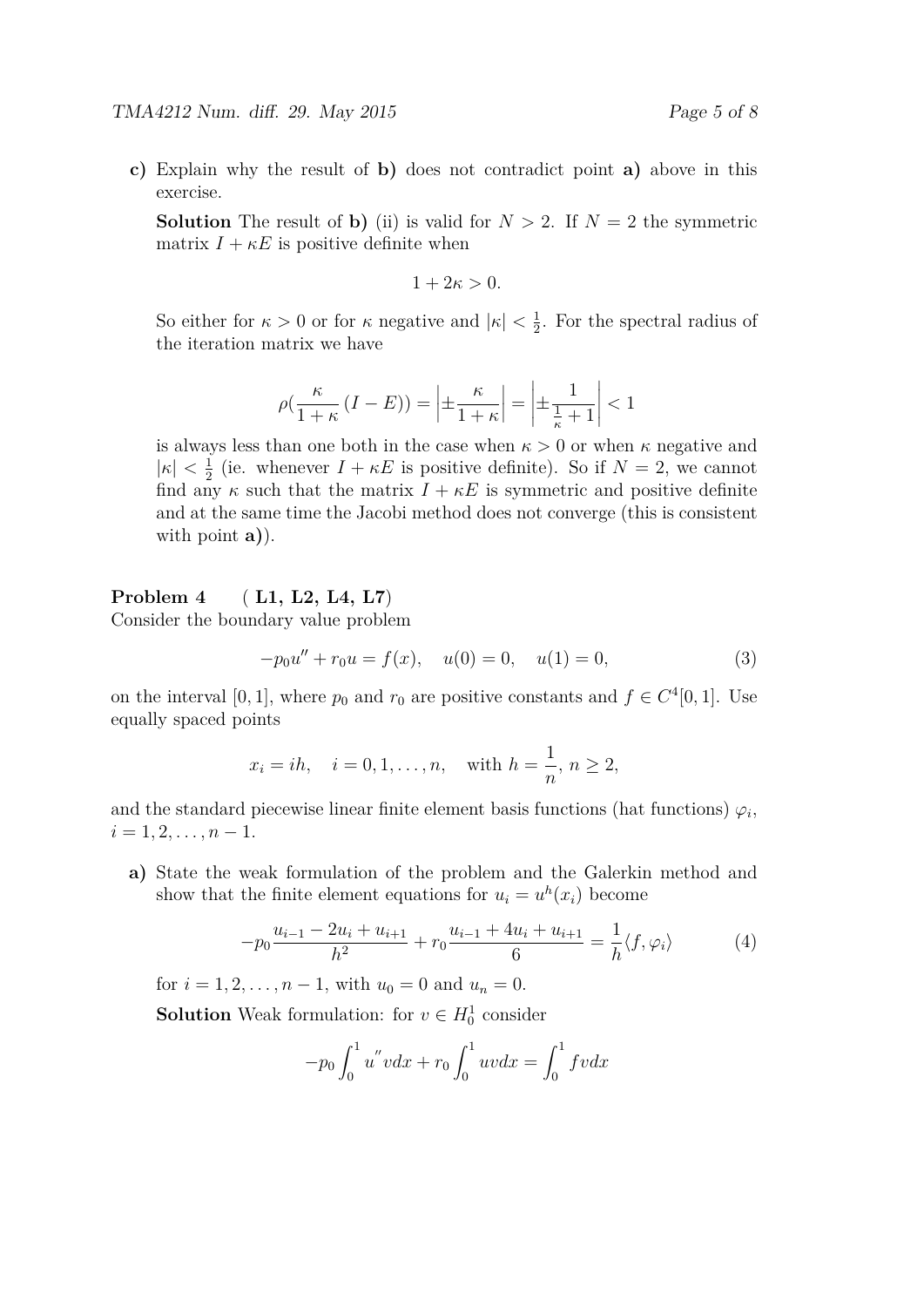using integration by parts we get

$$
p_0 \int_0^1 u'v' dx + r_0 \int_0^1 u v dx = \int_0^1 f v dx = \langle f, v \rangle,
$$

and defining

$$
A(u, v) := p_0 \int_0^1 u'v' dx + r_0 \int_0^1 uv dx, \quad \forall u, v \in H_0^1
$$

we get the weak formulation. Which is: Find  $u \in H_0^1$  such that

$$
A(u, v) = \langle f, v \rangle, \quad \forall v \in H_0^1.
$$

Denoting with  $\varphi_1, \ldots, \varphi_{n-1}$  the linear finite element basis, where

$$
\varphi_j = \begin{cases} \frac{x - x_{j-1}}{h} & x_{j-1} \le x \le x_j\\ \frac{x_{j+1} - x}{h} & x_j \le x \le x_{j+1} \\ 0 & \text{otherwise.} \end{cases}
$$

we can state the Galerkin method: Find  $u^h = \sum_{j=1}^{n-1} u_j^h \varphi_j \in H_0^1$  such that

$$
A(u^h, \varphi_i) = \langle f, \varphi_i \rangle, \quad i = 1, \dots, n-1.
$$

This is equivalent to the linear system

$$
MU = b
$$

where *M* is  $(n-1) \times (n-1)$  symmetric and with entries

$$
M_{i,j} = A(\varphi_j, \varphi_i)
$$

and  $U = [u_1^h, \ldots, u_{n-1}^h]^T$ ,  $b = [\langle f, \varphi_1 \rangle, \ldots, \langle f, \varphi_{n-1} \rangle]^T$ . We need to find the elements of *M* for row *i*. We have

$$
\varphi_j' = \begin{cases} \frac{1}{h} & x_{j-1} \leq x \leq x_j \\ -\frac{1}{h} & x_j \leq x \leq x_{j+1} \\ 0 & \text{otherwise.} \end{cases}
$$

Using the formula for  $A(\cdot, \cdot)$  and computing the integrals we obtain

$$
M_{i,i} = A(\varphi_i, \varphi_i) = 2p_0 \frac{1}{h} + r_0 h \frac{2}{3}, M_{i,i+1} = M_{i-1,i} = -p_0 \frac{1}{h} + r_0 \frac{1}{6} h,
$$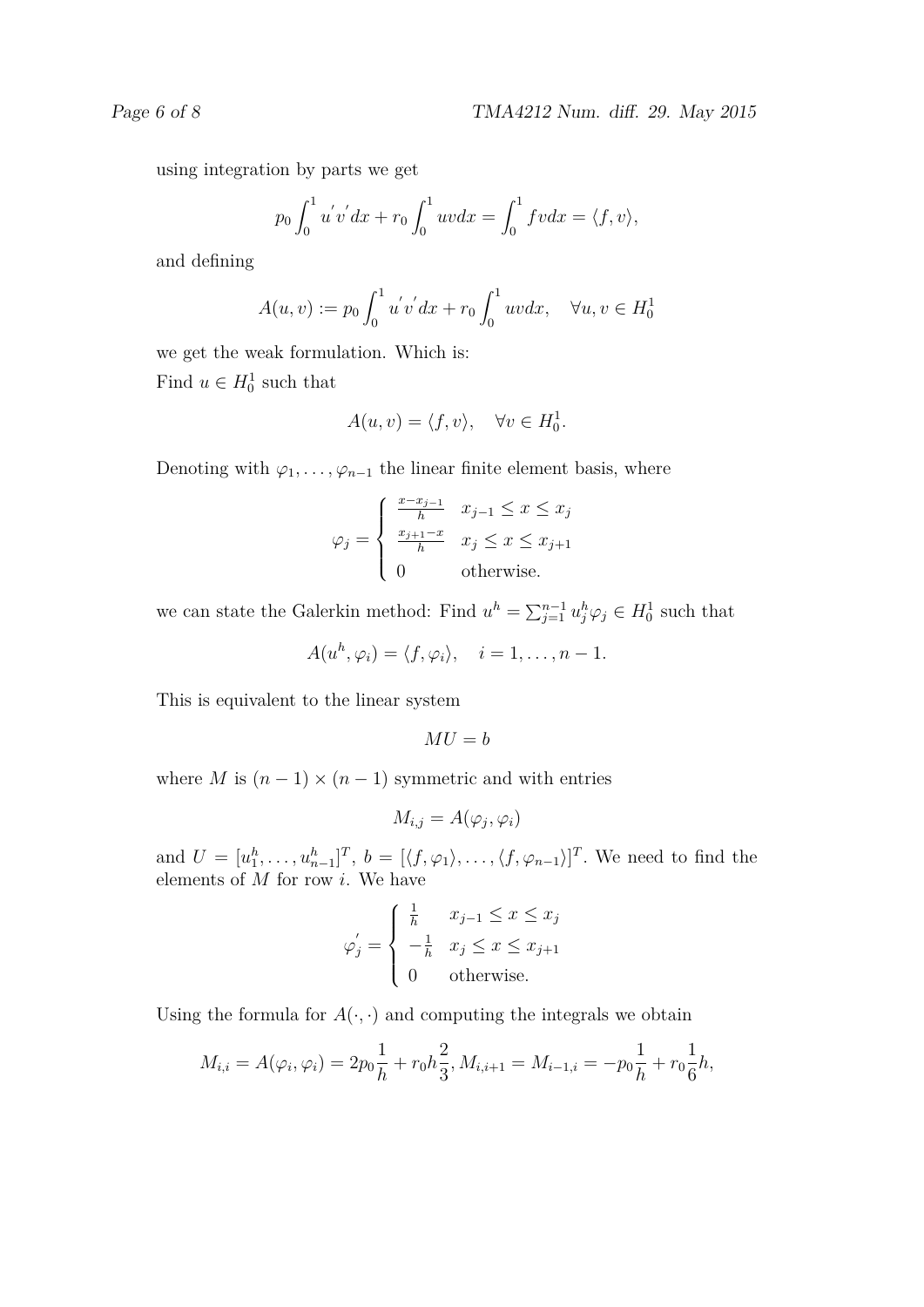while  $M_{i,j} = 0$  if  $j \geq i+2$ ,  $j \leq i-2$ . Substituting these values in

$$
\sum_{j=1}^{n-1} M_{i,j} u_j^h = b_i,
$$

we obtain (4).

**b)** By expanding in Taylor series we have obtained that

$$
\frac{1}{h}\langle f, \varphi_i \rangle = f(x_i) + \frac{1}{12}h^2 f''(x_i) + \mathcal{O}(h^4). \tag{5}
$$

Interpreting (4) as a finite difference approximation to the boundary value problem, and using (5), show that the corresponding local truncation error *τ<sup>i</sup>* satisfies

$$
\tau_i = \frac{1}{12}h^2 r_0 u''(x_i) + \mathcal{O}(h^4), \quad i = 1, \dots, n-1.
$$

**Solution** The local truncation error  $\tau_i$  satisfies

$$
-p_0 \frac{u(x_{i-1}) - 2u(x_i) + u(x_{i+1})}{h^2} + r_0 \frac{u(x_{i-1}) + 4u(x_i) + u(x_{i+1})}{6} = f(x_i) + \frac{1}{12} h^2 f''(x_i) + \mathcal{O}(h^4) + \tau_i
$$
\n(6)

using (3) at  $x = x_i$  and rearranging the terms, this simplifies to

$$
-p_0\frac{h^2}{12}u''''(x_i) + r_0\frac{h^2}{6}u''(x_i) - \frac{1}{12}h^2f''(x_i) + \mathcal{O}(h^4) = \tau_i.
$$

Differentiating (3) twice we obtain  $-p_0u'''' + r_0u'' = f''$ , which we can substitute in the previous expression to finally obtain

$$
\tau_i = r_0 \frac{h^2}{12} u''(x_i) + \mathcal{O}(h^4).
$$

**c)** Show finally the following bound for the error

$$
\max_{0 \le i \le n} |u(x_i) - u^h(x_i)| \le Mh^2,
$$

where *M* is a positive constant.

**Solution** By subtracting (4) from the equation for the local truncation error, we obtain the equation for the error at  $x_i$ , i.e. the equation for  $e_i = u(x_i) - u_i^h$ , this is

$$
-p_0 \frac{e_{i-1} - 2e_i + e_{i+1}}{h^2} + r_0 \frac{e_{i-1} + 4e_i + e_{i+1}}{6} = -\tau_i
$$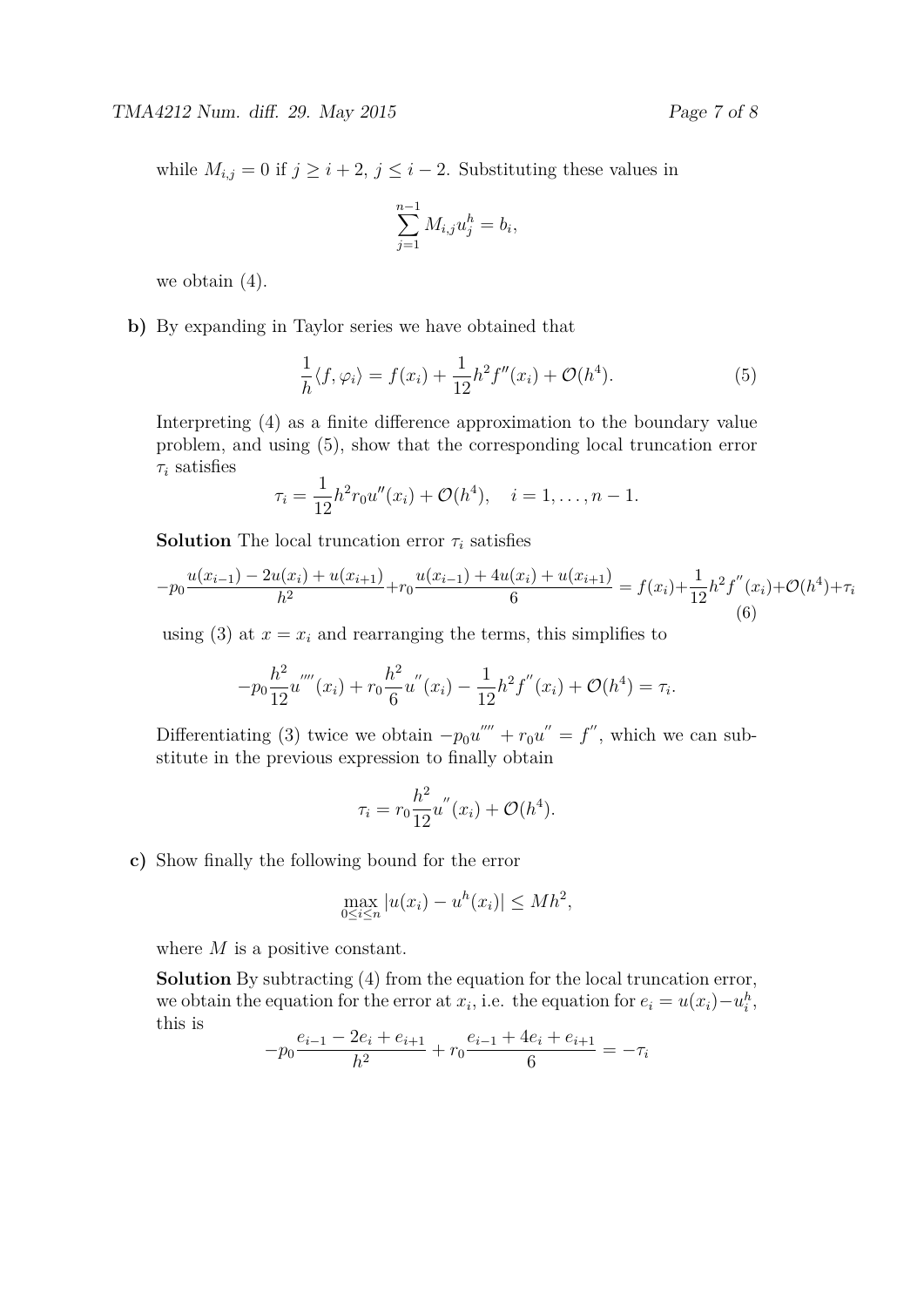$i = 1, \ldots, n - 1$ . We can rewrite it as

$$
(12p_0 + 4r_0h^2)e_i = (6p_0 - r_0h^2)(e_{i-1} + e_{i+1}) - 6h^2\tau_i
$$

taking maxima over *i* at the left hand side we have

$$
(12p_0 + 4r_0h^2)|e_i| \le 2|6p_0 - r_0h^2| \max_i |e_i| + 6h^2 \max_i |\tau_i|
$$

for all *i*, and then

$$
(12p_0 + 4r_0h^2) \max_i |e_i| \le 2|6p_0 - r_0h^2| \max_i |e_i| + 6h^2 \max_i |\tau_i|
$$

and

$$
(12p_0 + 4r_0h^2) \max_i |e_i| \le 2(6p_0 + r_0h^2) \max_i |e_i| + 6h^2 \max_i |\tau_i|
$$

leading to

$$
(12p_0 + 4r_0h^2 - 12p_0 - 2r_0h^2) \max_i |e_i| \le 6h^2 \max_i |\tau_i|
$$

and

$$
r_0 h^2 \max_i |e_i| \le 3h^2 \max_i |\tau_i|.
$$

Finally, using the obtained expression for  $\tau_i$  and assuming boundedness of the derivatives of *u*, we get

$$
\max_{i} |e_i| \le \frac{1}{4} \max_{x \in [0,1]} |u''(x_i)| h^2 = Kh^2.
$$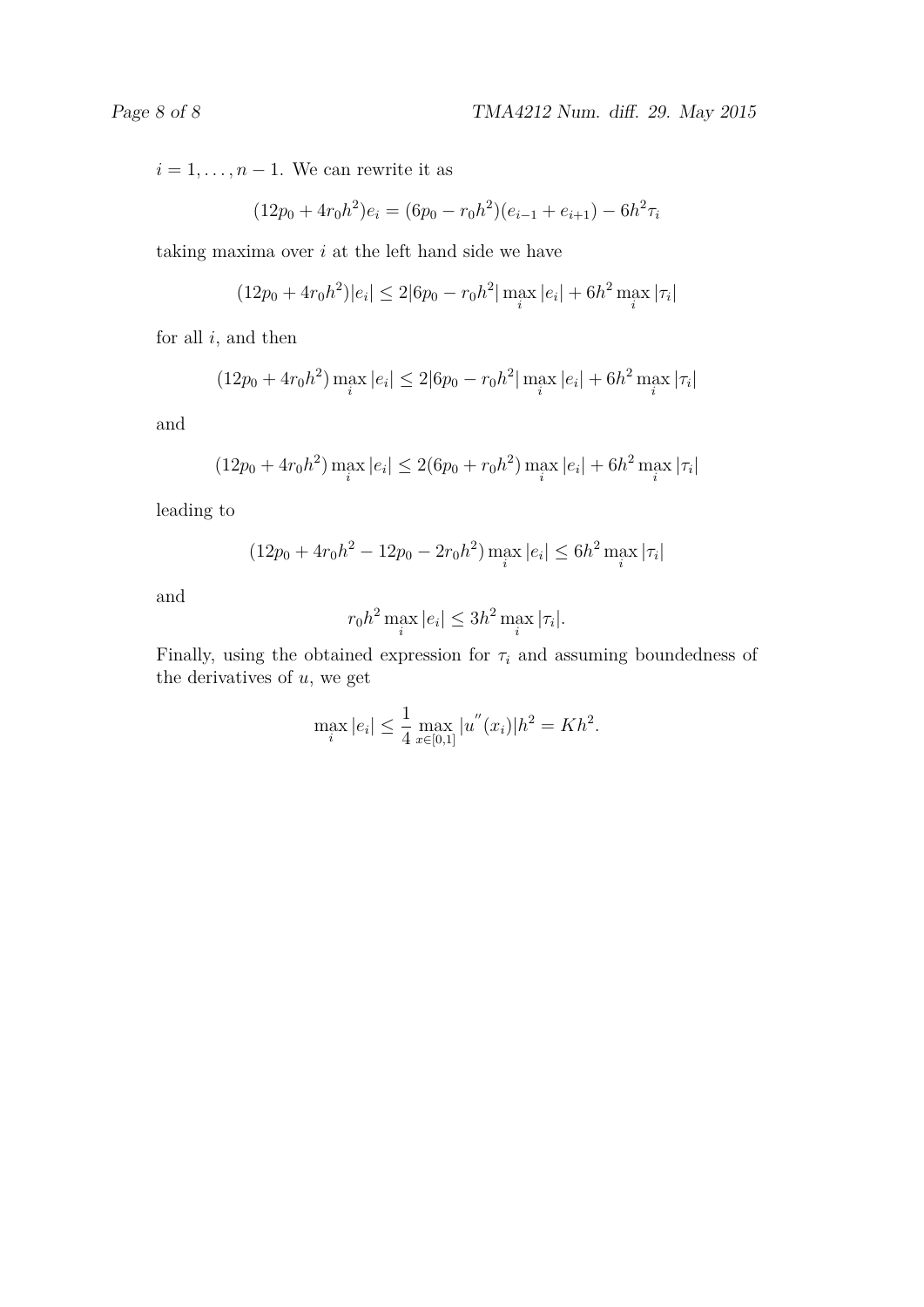### **Appendix**

•

- $u(x_{i-1}) 2u(x_i) + u(x_{i+1})$  $\frac{u(x_i) + u(x_{i+1})}{h^2} = u''(x_i) + \frac{h^2}{12}$ 12  $u^{'}(x_i) + \mathcal{O}(h^4)$
- **Jacobi iteration**: given the linear system of equations

$$
Ax = b
$$

with  $A \, n \times n$  matrix and  $b$  a vector with  $n$  components, we split  $A$  as the sum of its diagonal *D* minus a matrix *R*:

$$
A = D - R.
$$

The Jacobi iteration is an iterative method to approximate the solution of the linear system, and is given by the iteration

$$
x^{k+1} = D^{-1}(Rx^k + b),\tag{7}
$$

with  $x^0$  a given initial guess. Note that  $(7)$  this is a fixed point iteration to solve the fixed point equation  $x = D^{-1}(Rx + b)$ , whose solution is the same of the linear system.